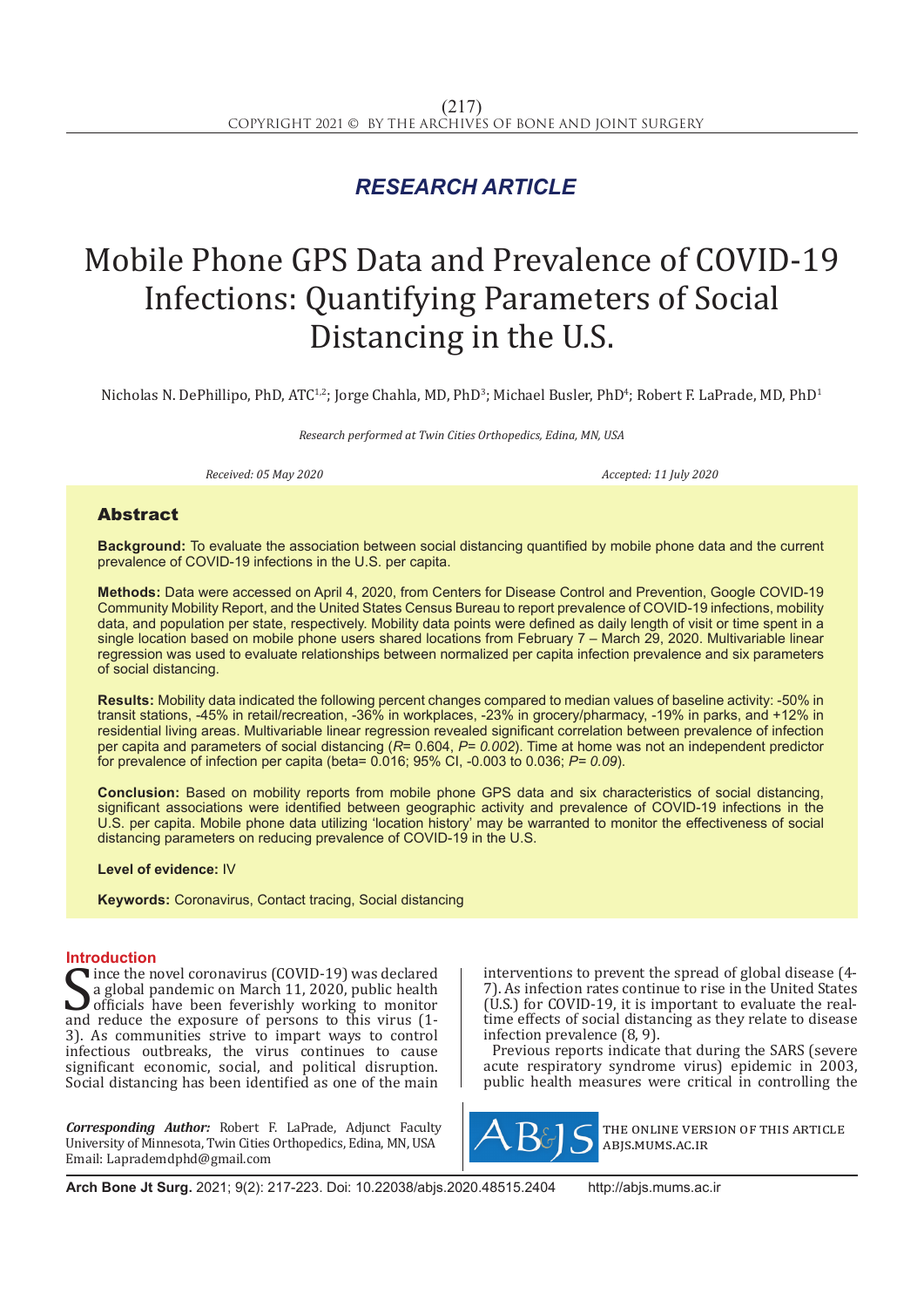infectious outbreak (10). There are different methods of controlling infections by means of reducing humanto-human contact, which include isolation, quarantine, and community containment. Isolation is the separation of infected persons from non-infected persons, whereas quarantine is movement restriction of persons when it is not evident whether they have been infected but are not yet symptomatic or have not been infected (11). Community containment includes measures that range from increasing social distancing to communitywide quarantine. An important concept in evaluating successful interventions is the ability to analyze in real-time how infection rates change with containment strategies (9, 12, 13).

Recent research demonstrates the potential effectiveness of quarantine in controlling COVID-19 as seen in Wuhan, China; however it remains unclear if the current measures of community containment such as social distancing will be sufficient to control the spread of COVID-19 in the U.S (14, 15). Utilizing mobile phone data as a means of public monitoring has been recommended (9, 16). Yet, there is limited data to support validation of using mobile phone data to quantify social distancing parameters and its association on COVID-19 infection prevalence. Therefore, the purpose of this study was to evaluate the association between social distancing quantified by mobile phone data and the current prevalence of COVID-19 infections in the U.S. per capita.

#### **Materials and Methods**

#### *Study Design & Data Extraction*

This observational study was conducted utilizing publicly available records. Due to study design and lack of access to personally identifiable datasets, evaluation from an institutional review board committee was not warranted. Public data sources were screened to gather three key data points regarding U.S. populations: 1) current prevalence of COVID-19 infections per state, 2) current mobility data per state, and 3) current total living population per state. Data were accessed on April 4, 2020, from the Centers for Disease Control and Prevention (as of April 3, 2020), Google (Google LLC, Mountain View, CA, USA) Analytics COVID-19 Community Mobility Report (as of March 29, 2020; Supplement 1), and the United States Census Bureau (as of December 2019; Supplement 2), to report prevalence of COVID-19 infections, mobility data, and population per state, respectively (17).

According to Google LLC, all geographical data input from mobile phone users is aggregated and anonymized including publicly accessible records such as Google's COVID-19 Community Mobility Report. Mobility data was determined from users who have actively turned on their 'Location History' setting in correspondence with their mobile phones global positioning system (GPS) (i.e. Google Maps, Google LLC, Mountain View, CA, USA). These Community Mobility Reports chart movements over time by geography and across different categories of places which aim to provide insight to how visits and length of stay at different places change compared to a previous time period.

#### *Outcomes Measures*

For mobility data, six parameters of social distancing were defined and used in the analysis: 1) retail and recreation, 2) grocery and pharmacy, 3) parks, 4) transit stations, 5) workplaces, and 6) residential areas. Mobility data points were defined as daily length of visit or time spent in a single location based on Google users shared locations from February 7 – March 29, 2020 (experiment period). Parameters of mobility were expressed as a percent change in the median value in comparison to the baseline activity. Baseline activity was defined as the median value for the corresponding day of the week during a 5-week period of January 3 – February 6, 2020.

#### *Statistical Analysis*

Descriptive statistics were gathered and reported for COVID-19 infection prevalence and populace per state in the U.S. Infection rates were normalized for each state according to total current living population and expressed as a percentage. For social distancing parameters, the median values of mobility data were used to determine a percent change from baseline and expressed as either positive activity (increase time spent) or negative activity (decrease time spent). Multivariable linear regression modelling was used to evaluate associations between normalized per capita infection prevalence and geographic mobility. For the multivariable regression model, the previously mentioned six parameters of social distancing were entered with an alpha level set at  $P < 0.05$  for statistical significance. Due to the fixed sample size (n=51) and unknown aggregate data from public sources, a power analysis was not calculated and additional confounders (e.g. age, sex, comorbidities) were unable to be entered to adjust the model. Residual diagnostics were performed to assess whether model assumptions were satisfactorily met. Unless otherwise noted, data were reported as median (first and third quartiles). Data were analyzed using SPSS statistical software version 22.0 (IBM Corp).

#### **Results**

#### *Infection Prevalence*

As of April 4, 2020, the total number of COVID-19 infections in the U.S. was 238836, which corresponds to 0.07% of the total U.S. population. The median number of infections per state was 1358 [479, 3824] (0.03% per capita). The highest numbers of COVID-19 infections were 90279, 25590, and 10791 for New York, New Jersey, and Michigan, respectively. Per capita, New York (0.46%), New Jersey (0.29%), and Louisiana (0.20%) had the highest infection prevalence. The lowest number of COVID-19 infections were 147, 150, and 159 for Alaska, Wyoming, and North Dakota, respectively. Per capita, West Virginia (0.01%), Nebraska (0.01%), and Minnesota (0.01%) had the lowest infection prevalence [Table 1].

#### *Social Distancing*

During the experiment period from February 7 to March 29, 2020, mobility data across 51 states indicated the following percent changes compared to baseline activity: -50% [-60, -34] activity in transit stations, -45% [-53, -39] activity in retail/recreation, -36% [-39, -33] activity in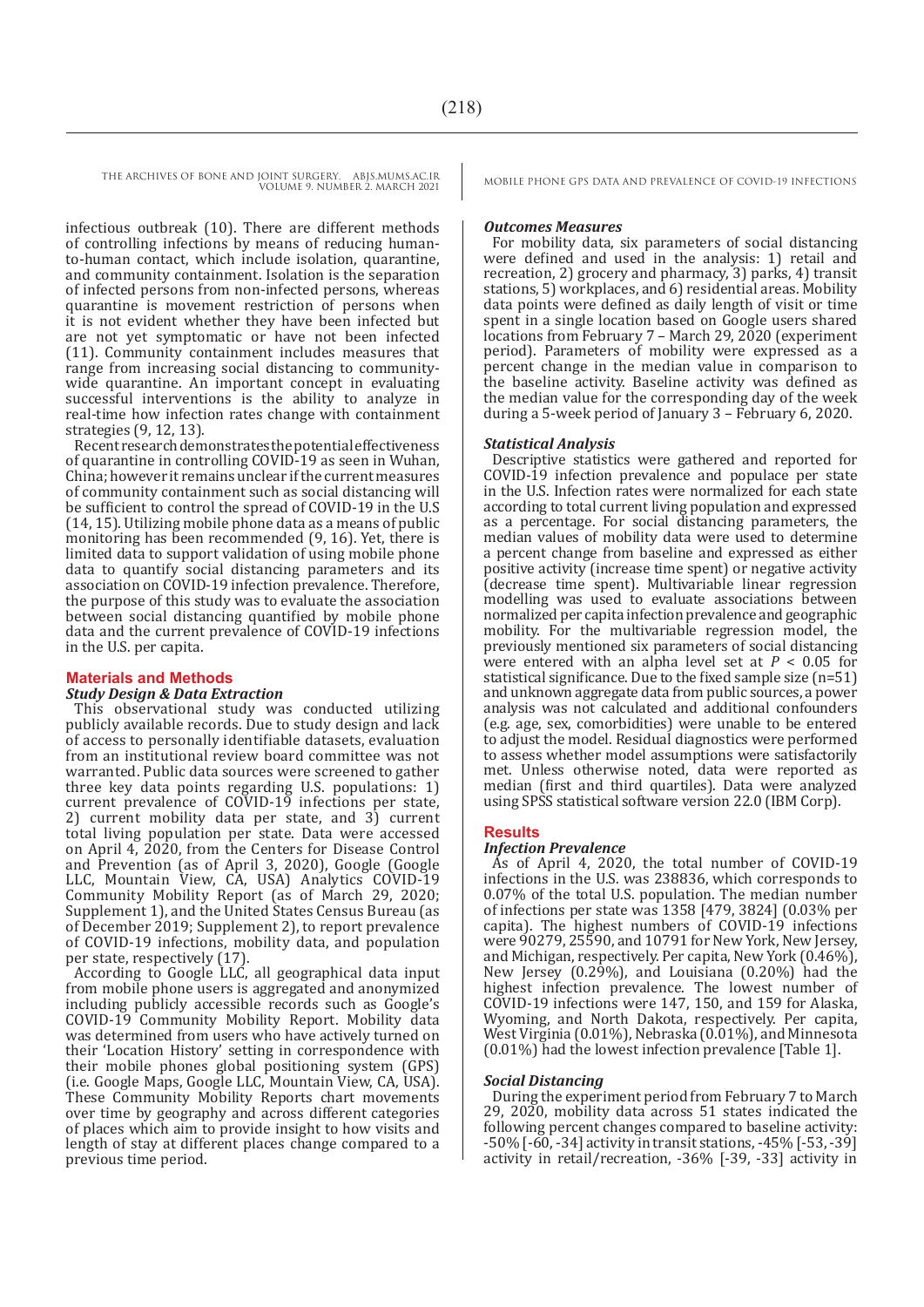THE ARCHIVES OF BONE AND JOINT SURGERY. ABJS.MUMS.AC.IR<br>VOLUME 9. NUMBER 2. MARCH 2021

MOBILE PHONE GPS DATA AND PREVALENCE OF COVID-19 INFECTIONS

| Table 1. Prevalence of COVID-19 infections in U.S. and percent change in six domains of social distancing <sup>a,b.</sup> |                          |                    |                                  |                        |                |                       |           |                |                  |
|---------------------------------------------------------------------------------------------------------------------------|--------------------------|--------------------|----------------------------------|------------------------|----------------|-----------------------|-----------|----------------|------------------|
| <b>State</b>                                                                                                              | Number of<br>†Infections | ††State Population | <b>Infections Per</b><br>*Capita | Retail &<br>Recreation | <b>Transit</b> | Grocery &<br>Pharmacy | Workplace | Parks          | Residential      |
| AL                                                                                                                        | 1270                     | 4903185            | 0.03                             | $-41$                  | $-30$          | $-13$                 | $-32$     | 19             | 9                |
| AK                                                                                                                        | 147                      | 731545             | $0.02\,$                         | $-48$                  | $-55$          | $-27$                 | $-33$     | 18             | 10               |
| $\mathbf{A}\mathbf{Z}$                                                                                                    | 1598                     | 7278717            | $0.02\,$                         | $-40$                  | $-41$          | $-17$                 | $-33$     | $-7$           | $10\,$           |
| AR                                                                                                                        | 679                      | 3017804            | 0.02                             | $-29$                  | $-22$          | $-7$                  | $-27$     | 81             | 7                |
| CA                                                                                                                        | 9191                     | 39512223           | $0.02\,$                         | $-50$                  | $-54$          | $-24$                 | $-39$     | $-38$          | 15               |
| CO                                                                                                                        | 3728                     | 5758736            | 0.06                             | $-51$                  | $-60$          | $-27$                 | $-40$     | $-12$          | 13               |
| CT                                                                                                                        | 3824                     | 3565287            | 0.11                             | $-56$                  | $-64$          | $-32$                 | $-38$     | $-52$          | 15               |
| $\rm DE$                                                                                                                  | 393                      | 973764             | 0.04                             | $-47$                  | $-57$          | $\text{-}28$          | $-37$     | -6             | 12               |
| $\mathop{\rm DC}\nolimits$                                                                                                | 653                      | 705749             | 0.09                             | $-64$                  | $-68$          | $-30$                 | $-47$     | -41            | 14               |
| FL                                                                                                                        | 8694                     | 21477737           | 0.04                             | $-50$                  | $-63$          | $-26$                 | $-41$     | $-48$          | 13               |
| GA                                                                                                                        | 5486                     | 10617423           | 0.05                             | $-42$                  | $-52$          | $-17$                 | $-37$     | $-2$           | 11               |
| HI                                                                                                                        | 225                      | 1415872            | $0.02\,$                         | $-56$                  | $-72$          | $-36$                 | $-45$     | $-65$          | 16               |
| ID                                                                                                                        | 891                      | 1787065            | 0.05                             | $-42$                  | $-34$          | $-18$                 | $-38$     | 25             | $10\,$           |
| IL                                                                                                                        | 7695                     | 12671821           | 0.06                             | $-53$                  | $-55$          | $-24$                 | $-39$     | $-29$          | 13               |
| IN                                                                                                                        | 3039                     | 6732219            | 0.05                             | $-48$                  | $-34$          | $-25$                 | $-36$     | 24             | 11               |
| IA                                                                                                                        | 614                      | 3155070            | 0.02                             | $-43$                  | $-28$          | $-10$                 | $-29$     | 41             | 10               |
| KS                                                                                                                        | 552                      | 2913314            | 0.02                             | $-36$                  | $-20$          | $-14$                 | $-30$     | 72             | 9                |
| KT                                                                                                                        | 770                      | 4467673            | 0.02                             | $-37$                  | $-34$          | $-11$                 | $-34$     | 68             | 9                |
| LA                                                                                                                        | 9150                     | 4648794            | 0.20                             | $-45$                  | $-49$          | $-16$                 | $-35$     | $-18$          | 11               |
| ME                                                                                                                        | 376                      | 1344212            | 0.03                             | $-50$                  | $-56$          | $-22$                 | $-31$     | $-24$          | 10               |
| MD                                                                                                                        | 2331                     | 6045680            | 0.04                             | $-45$                  | $-51$          | $-25$                 | $-39$     | 29             | 13               |
| MA                                                                                                                        | 8966                     | 6892503            | 0.13                             | $-59$                  | $-73$          | $-36$                 | $-42$     | $-56$          | 16               |
| MI                                                                                                                        | 10791                    | 9986857            | 0.11                             | $-58$                  | $-55$          | $\text{-}28$          | $-43$     | 15             | 12               |
| MN                                                                                                                        | 789                      | 5639632            | 0.01                             | $-58$                  | $-64$          | $-35$                 | $-38$     | $-16$          | 14               |
| MS                                                                                                                        | 1358                     | 2976149            | 0.05                             | $-32$                  | $-29$          | $-7$                  | $-30$     | 27             | 9                |
| M <sub>0</sub>                                                                                                            | 1834                     | 6137428            | 0.03                             | $-38$                  | $-34$          | $-12$                 | $-32$     | 73             | 9                |
| MT                                                                                                                        | 244                      | 1068778            | $0.02\,$                         | $-51$                  | $-37$          | $-25$                 | $-37$     | 28             | 10               |
| $\rm NE$                                                                                                                  | 255                      | 1934408            | $0.01\,$                         | $-34$                  | $-18$          | $-9$                  | $-24$     | 109            | 8                |
| $\ensuremath{\text{NV}}$                                                                                                  | 1458                     | 3080156            | 0.05                             | $-47$                  | $-62$          | $-23$                 | $-52$     | $-38$          | 14               |
| NH                                                                                                                        | 479                      | 1359711            | 0.04                             | $-58$                  | $-63$          | $-35$                 | $-38$     | -63            | 13               |
| NJ                                                                                                                        | 25590                    | 8882190            | 0.29                             | $-59$                  | $-70$          | $-33$                 | $-44$     | $-36$          | 16               |
| NM                                                                                                                        | 403                      | 2096829            | 0.02                             | $-44$                  | $-31$          | $-18$                 | $-34$     | $-12$          | 11               |
| NY                                                                                                                        | 90279                    | 19453561           | 0.46                             | $-62$                  | $-68$          | $-32$                 | -46       | -47            | 16               |
| NC                                                                                                                        | 2093                     | 10488084           | 0.02                             | $-40$                  | $-51$          | $-15$                 | $-35$     | 13             | 10               |
| ND                                                                                                                        | 159                      | 762062             | 0.02                             | $-44$                  | $-36$          | $-13$                 | $-24$     | 73             | 9                |
| OH                                                                                                                        | 2902                     | 11689100           | 0.02                             | $-43$                  | $-33$          | $-19$                 | $-35$     | 117            | 10               |
| OK                                                                                                                        | 879                      | 3956971            | 0.02                             | $-36$                  | $-23$          | $-12$                 | $-32$     | 29             | $\boldsymbol{9}$ |
| <b>OR</b>                                                                                                                 | 826                      | 4217737            | 0.02                             | $-51$                  | $-47$          | $-25$                 | $-38$     | $-22$          | 12               |
| PA                                                                                                                        | 7016                     | 12801989           | 0.05                             | $-50$                  | $-52$          | $-27$                 | $-38$     | $\overline{7}$ | 12               |
| RI                                                                                                                        | 681                      | 1059361            | 0.06                             | $-55$                  | $-67$          | $-30$                 | $-37$     | $-50$          | 14               |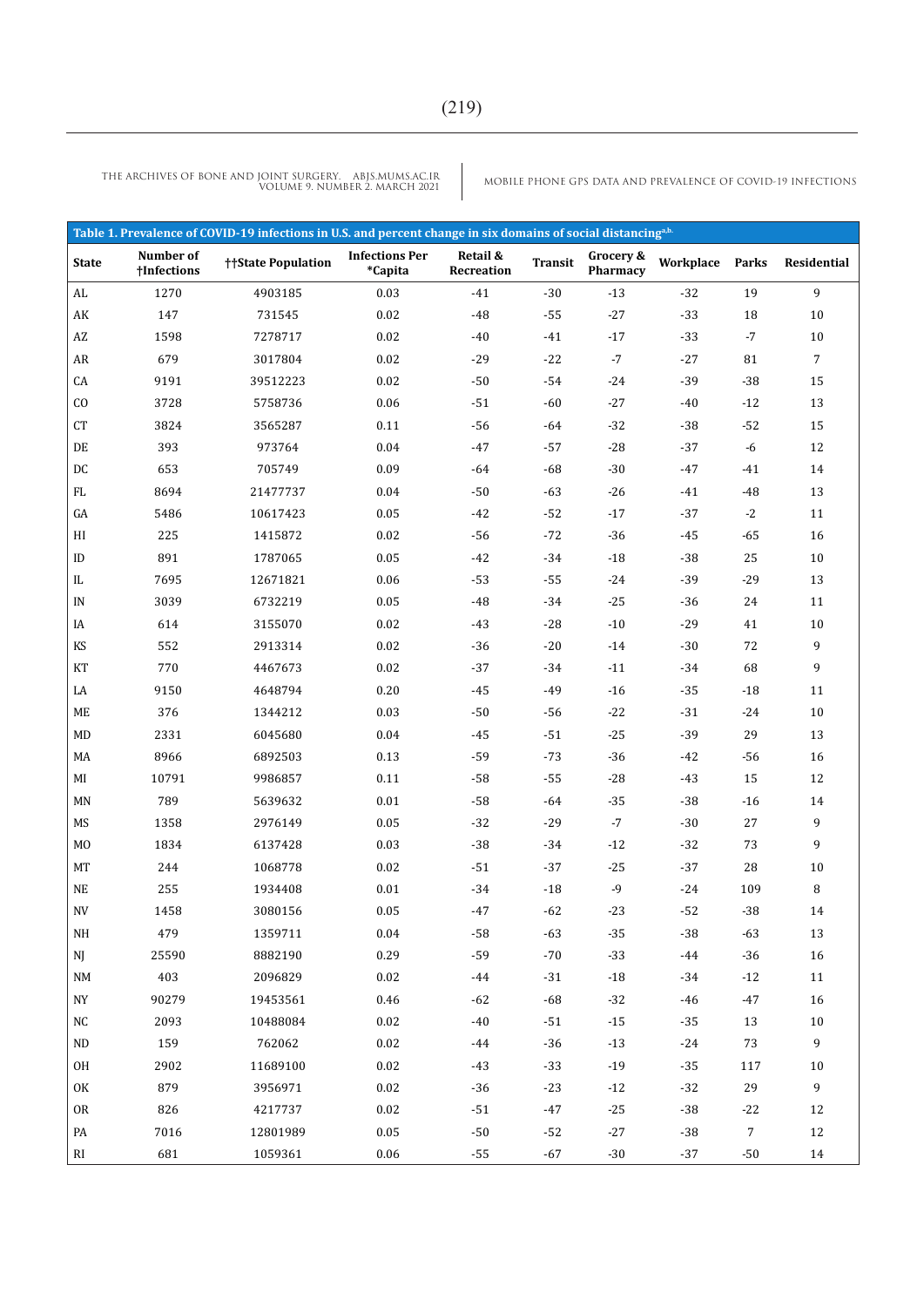VOLUME 9. NUMBER 2. MARCH 2021

THE ARCHIVES OF BONE AND JOINT SURGERY. ABJS.MUMS.AC.IR MOBILE PHONE GPS DATA AND PREVALENCE OF COVID-19 INFECTIONS

| <b>Table 1. Continued</b> |      |          |      |       |       |       |       |       |    |
|---------------------------|------|----------|------|-------|-------|-------|-------|-------|----|
| SC                        | 1554 | 5148714  | 0.03 | $-38$ | $-34$ | $-11$ | $-34$ | $-4$  | 9  |
| <b>SD</b>                 | 165  | 884659   | 0.02 | $-35$ | $-31$ | $-3$  | $-25$ | 126   | 8  |
| <b>TN</b>                 | 2845 | 6829174  | 0.04 | $-35$ | $-35$ | $-9$  | $-34$ | 35    | 8  |
| <b>TX</b>                 | 4669 | 28995881 | 0.02 | $-45$ | $-47$ | $-23$ | $-36$ | $-27$ | 13 |
| UT                        | 1165 | 3205958  | 0.04 | $-41$ | $-44$ | $-14$ | $-40$ | 26    | 10 |
| <b>VT</b>                 | 338  | 623989   | 0.05 | $-62$ | $-71$ | $-42$ | $-43$ | $-55$ | 13 |
| VA                        | 2012 | 8535519  | 0.02 | $-39$ | $-50$ | $-16$ | $-36$ | 46    | 11 |
| WA                        | 5683 | 7614893  | 0.07 | $-48$ | -56   | $-26$ | $-41$ | $-11$ | 13 |
| <b>WV</b>                 | 217  | 1792147  | 0.01 | $-38$ | $-31$ | $-16$ | $-33$ | 52    | 8  |
| WI                        | 1730 | 5822434  | 0.03 | $-55$ | $-50$ | $-30$ | $-34$ | $-12$ | 13 |
| WY                        | 150  | 578759   | 0.03 | $-37$ | $-14$ | $-13$ | $-29$ | 29    | 8  |

†As reported by Centers for Disease Control and Prevention on April 3, 2020.

††As reported by United States Census Bureau on December 31, 2019.

\*Value: (number of infections / total living population) = percentage of infections per capita

aParameters of mobility are expressed as percent change in comparison to baseline activity. Baseline activity is defined as the median value for the corresponding day of the week during 5-week period of January 3 – February 6, 2020.

bValues: negative values indicate percent decrease in time spent in location compared to baseline; positive values indicate percent increase in time spent in location compared to baseline.

workplaces, -23% [-28, -13] activity in grocery/pharmacy,  $-19\%$  [ $-29$ , 9] activity in parks, and  $+12\%$  [9, 13] activity in residential living areas. Multivariable linear regression revealed significant correlation between prevalence of infection per capita and parameters of social distancing (*R2* = 0.365, *R*= 0.604, *P= 0.002*); specifically, as geographic mobility increased, infection prevalence increased [Figure 1]. Independent predictors of lower prevalence

of infection per capita were decreased retail/recreation activity (beta= -0.007; 95% CI, -0.013 to -0.001; *P= 0.02*) and decreased grocery/pharmacy activity (beta= 0.008; 95% CI, 0.002 to 0.014; *P= 0.01*). Despite the overall increase in residential activity compared to baseline (range, 7-16%), time at home was not an independent predictor for prevalence of infection per capita (beta= 0.016; 95% CI, -0.003 to 0.036; *P= 0.09*) [Table 2].



**Figure 1. A) Normal P-P plot of standardized residuals demonstrating normal distribution of data. B) Scatterplot of multivariable linear regression between social distancing parameters and prevalence of COVID-19 infections per capita in the U.S. Lines above and below center line represents 95% confidence intervals. There was a significant positive correlation between mobility activity and prevalence of COVID-19 infections (R= 0.604,** *P= 0.002***).**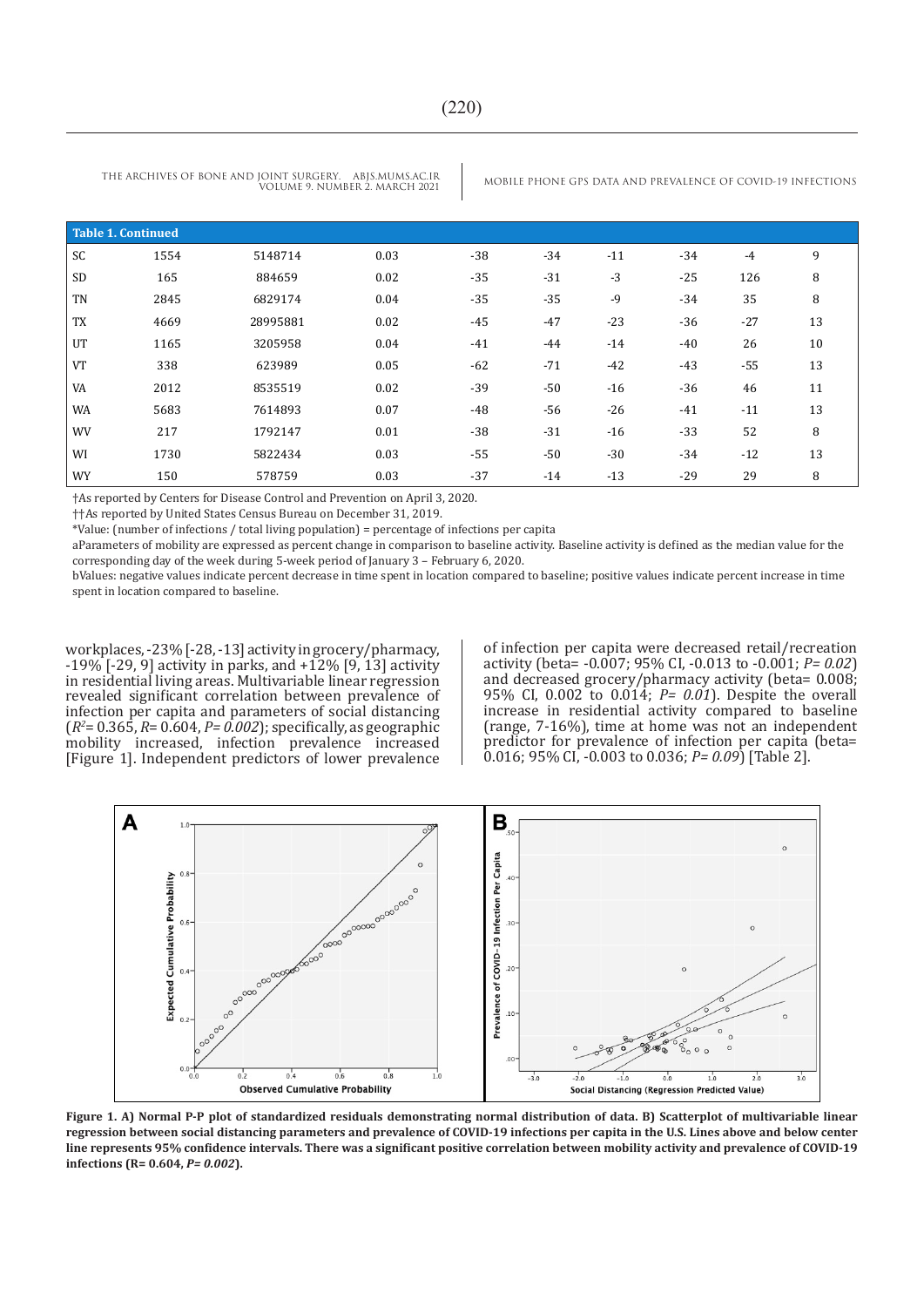| Table 2. Multivariable linear regression model for social distancing parameters and prevalence of COVID-19 infections per capita |                   |                      |           |         |            |  |  |  |
|----------------------------------------------------------------------------------------------------------------------------------|-------------------|----------------------|-----------|---------|------------|--|--|--|
|                                                                                                                                  | Beta <sup>a</sup> | 95% CI               | <b>SE</b> | t Value | $P$ Value* |  |  |  |
| (Intercept)                                                                                                                      | $-0.390$          | $-0.628$ to $-0.152$ | 0.118     | $-3.30$ | 0.002      |  |  |  |
| <b>Retail &amp; Recreation</b>                                                                                                   | $-0.007$          | $-0.013$ to $-0.001$ | 0.003     | $-2.36$ | 0.023      |  |  |  |
| <b>Transit</b>                                                                                                                   | 0.000             | $-0.003$ to $0.003$  | 0.001     | 0.12    | 0.900      |  |  |  |
| <b>Grocery &amp; Pharmacy</b>                                                                                                    | 0.008             | $0.002$ to $0.014$   | 0.003     | 2.56    | 0.014      |  |  |  |
| Workplace                                                                                                                        | $-0.003$          | $-0.008$ to $0.003$  | 0.003     | $-0.91$ | 0.364      |  |  |  |
| Parks                                                                                                                            | 0.000             | $-0.001$ to $0.001$  | 0.000     | 0.49    | 0.625      |  |  |  |
| <b>Residential</b>                                                                                                               | 0.016             | $-0.003$ to $0.036$  | 0.010     | 1.68    | 0.099      |  |  |  |

\*Statistical significance considered *P<0.05*.

aBeta values are the expected change in infection prevalence given a 1-unit decrease in that covariate, holding all other variables constant.

#### **Discussion**

The most important finding of this study was the validation of using mobile phone GPS data to evaluate social distancing efforts which were associated with COVID-19 infection prevalence in the U.S. per capita. Based on this current study, mobility habits including time spent at home and in public areas have changed dramatically in the past two months due to the COVID-19 pandemic, corresponding with local quarantine and governmental mandates of social distancing. However, regression analysis failed to demonstrate association between increased residential time (during February 7 to March 29, 2020) and decreased prevalence of COVID-19 infections per capita. This mobility data can provide insight to potential social distancing effectiveness and it can be recommended to share mobile phone data for monitoring and tracking of infection prevalence in the U.S.

In the current study, there was a significant positive correlation between geographic activity and COVID-19 infection prevalence, providing justification for social distancing for virus containment. The positive association is best related to the ongoing and current infection prevalence of CVOID-19 in the U.S. As infection rates continue to rise, it appears community's movement patterns and geographic exposure may directly influence prevalence. However, because of the study methodology and data collection procedures, this study is unable to evaluate the effectiveness in reducing COVID-19 prevalence by means of social distancing. Recently, Hou et al. evaluated containment strategies for COVID-19 in Wuhan City, China, and demonstrated effectiveness of quarantine and isolation in reducing the potential peak number of COVID-19 infections (14). Similarly, others have reported the tremendous potential of social distancing in controlling disease transmission for influenza and the current novel coronavirus (4, 5, 8, 18-20). Therefore, continued intervention strategies of social distancing in the U.S. are warranted in an effort to prevent the spread of COVID-19 (11, 21, 22).

According to mobility reports using GPS 'Location History' of mobile phone users (Google LLC) in the U.S., the largest overall changes in mobility areas since February 7, 2020 were seen in transit stations, with a decrease of 50% activity reported compared to baseline activity. However, decreased activity reported in retail/ recreational areas and grocery/pharmacy areas were found to independently predict COVID-19 infection prevalence per capita. Despite the increased time seen in residential locations, identifying with current mass social distancing, there was no association with decreased infection prevalence. However, this parameter of social distancing had the lowest range (7-16%) and smallest overall percent change (+12%) compared to baseline values and in comparison to the other five parameters of social distancing. This finding may help guide public health officials on future recommendations of implementing wider forms of community containment for controlling  $\text{COVID-19}$  in the U.S  $(2, 23, 24)$ .

In the current multivariable regression model, a significant linear relationship was identified— indicating lower infection prevalence with lower activity in community areas and higher prevalence with higher activity in community areas. Using mobile phone data from GPS tracking systems is an imperfect science, yet this can serve as an accessible form of global monitoring of human movement patterns in real-time by potentially less invasive means in comparison to mass monitoring strategies. Thus, maintaining user privacy is a major concern. Reports by Google LLC indicate that all data is aggregated and anonymized and based on user consent of agreeing to monitor 'Location History', therefore ensuring privacy protection and complying with ethical policies. Strict large-scale data monitoring as seen in China has illustrated success in mitigating and reducing virus transmission (9, 14, 15, 24). However, this type of mass surveillance may be contraindicated in the U.S. as it violates freedom policies and privacy laws. Therefore, further planning of mobile phone data collection and analysis is needed in order to ensure user privacy and that ethical standards are not compromised (4, 25, 26).

The present study is a small-scale attempt to validate the use of mobile phone data to quantify current social distancing parameters and their association with prevalence of COVID-19. However, further information is needed to apply large-scale statistical modelling in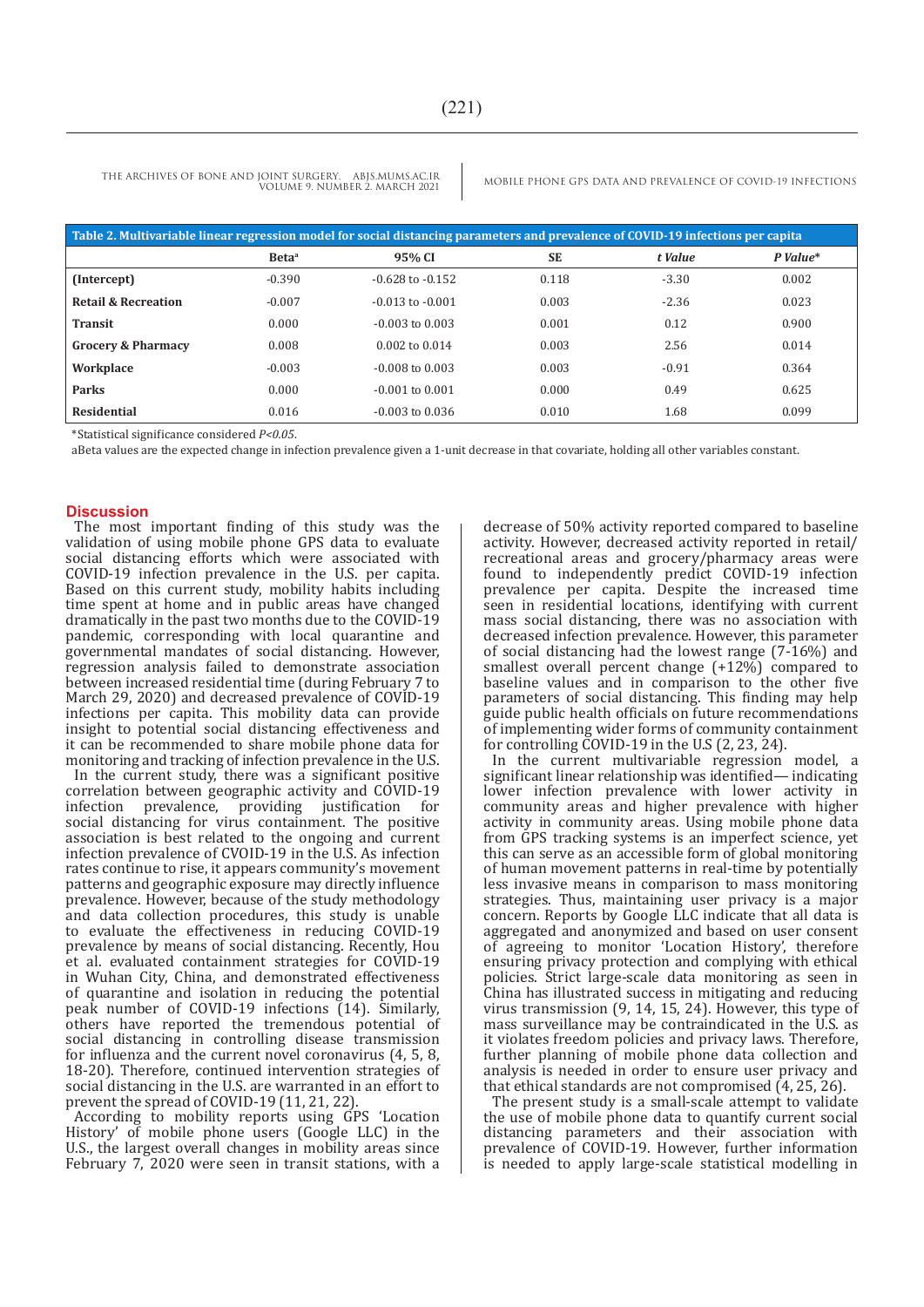order to adjust for all potential confounding variables such as age, sex, comorbidities, and exposure risk. Also, implementation of enhanced technologies may increase efficiency of data collection and reporting during the current pandemic. This has been reinforced by previous authors who recommend the use of machine learning algorithms and artificial intelligence to rapidly identify infectious contacts and more efficiently reduce the spread of COVID-19 infections (9). Utilizing immediately available data that allows for analyzing the effectiveness of community containments in real-time can ultimately guide government policy on when to resume normal ways of living (22, 24, 27, 28). With the current state of economic turmoil, it is vitally important to understand the effects of social distancing and community containment in real-time as the infrastructure of the global economy is at risk with prolonged quarantine (4, 15, 29).

Based on mobility reports from mobile phone GPS data and six characteristics of social distancing, significant associations were identified between geographic activity and prevalence of COVID-19 infections in the U.S. per capita. Mobile phone data utilizing 'location history' may be warranted to monitor the effectiveness of social distancing parameters on reducing prevalence of COVID-19 in the U.S.

#### *Limitations*

This study is not without limitations. First, there was inherent selection bias based on the data collection

methods because social distancing outcomes represent a sample of mobile phone users of Google applications, limiting the external validity and generalizability of the current sample to the entire U.S. population. Second, the unknown number of observations limits the ability to conduct sensitivity testing as well as calculation of odds ratios for determining relative risk of disease transmission. Third, due to study design, this study was unable to demonstrate causal inference as relates to social distancing and COVID-19 infection rates. Rather the intention of this study was to report relationships and demonstrate proof-of-concept for large-scale interventions. Prospective studies and long-term followup are needed to assess the accuracy of mobile phone data and its ability to monitor social distancing intervention strategies on COVID-19 containment.

Nicholas N. DePhillipo PhD ATC<sup>1, 2</sup> Jorge Chahla MD PhD3 Michael Busler PhD<sup>4</sup> Robert F. LaPrade MD PhD1 1 Adjunct Faculty University of Minnesota, Twin Cities Orthopedics, Edina, MN, USA 2 Oslo Sports Trauma Research Institute, Oslo, Norway 3 Midwest Orthopaedics at Rush, Chicago, IL, USA

4 Stockton University, Galloway, NJ, USA

#### **References**

- 1. Adalja AA, Toner E, Inglesby TV. Priorities for the US Health Community Responding to COVID-19. JAMA : the journal of the American Medical Association. 2020.
- 2. Haffajee RL, Mello MM. Thinking Globally, Acting Locally - The U.S. Response to Covid-19. The New England journal of medicine. 2020.
- 3. Lurie N, Saville M, Hatchett R, Halton J. Developing Covid-19 Vaccines at Pandemic Speed. The New England journal of medicine. 2020.
- 4. Maharaj S, Kleczkowski A. Controlling epidemic spread by social distancing: do it well or not at all. BMC Public Health.  $2012;12:679$ .
- 5. Shim E. Optimal strategies of social distancing and vaccination against seasonal influenza. Math Biosci Eng. 2013;10(5-6):1615-34.
- 6. Stephenson J. Social distancing helpful in Mexico during flu pandemic. JAMA : the journal of the American Medical Association. 2011;305(24):2509.
- 7. Yu D, Lin Q, Chiu AP, He D. Effects of reactive social distancing on the 1918 influenza pandemic. PloS one. 2017;12(7):e0180545.
- 8. Mahase E. Covid-19: UK starts social distancing after new model points to 260 000 potential deaths. Bmj.

2020;368:m1089.

- 9. Rao A, Vazquez JA. Identification of COVID-19 Can be Quicker through Artificial Intelligence framework using a Mobile Phone-Based Survey in the Populations when Cities/Towns Are Under Quarantine. Infect Control Hosp Epidemiol. 2020:1-18.
- 10.Goh KT, Cutter J, Heng BH, Ma S, Koh BK, Kwok C, et al. Epidemiology and control of SARS in Singapore. Ann Acad Med Singapore. 2006;35(5):301-16.
- 11.Wilder-Smith A, Freedman DO. Isolation, quarantine, social distancing and community containment: pivotal role for old-style public health measures in the novel coronavirus (2019-nCoV) outbreak. J Travel Med. 2020;27(2).
- 12.Herrera-Valdez MA, Cruz-Aponte M, Castillo-Chavez C. Multiple outbreaks for the same pandemic: Local transportation and social distancing explain the different "waves" of A-H1N1pdm cases observed in Mexico during 2009. Math Biosci Eng. 2011;8(1):21-48.
- 13.Kleczkowski A, Maharaj S, Rasmussen S, Williams L, Cairns N. Spontaneous social distancing in response to a simulated epidemic: a virtual experiment. BMC Public Health. 2015;15:973.
- 14.Hou C, Chen J, Zhou Y, Hua L, Yuan J, He S, et al. The